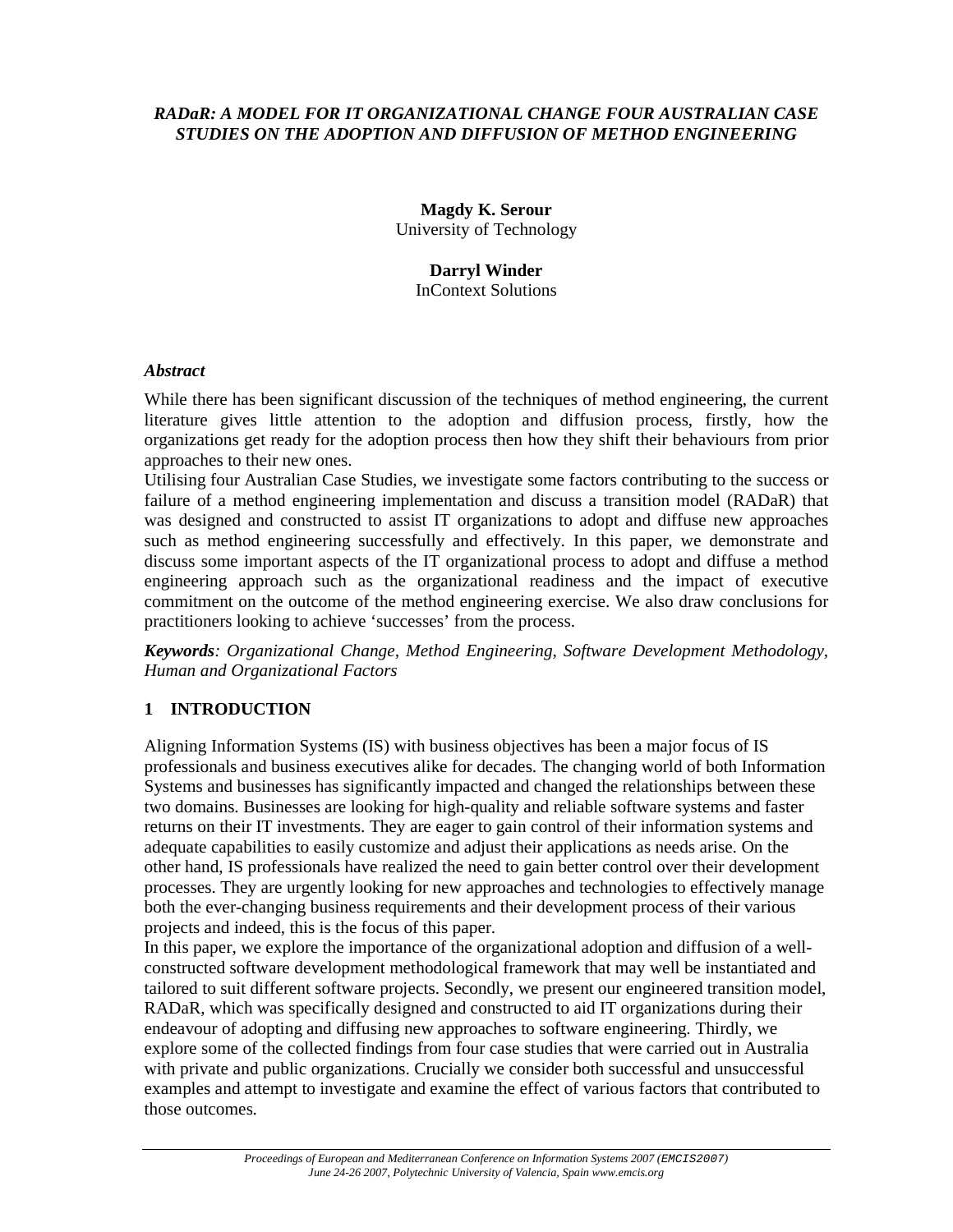# **2 WHY DO WE NEED TO CHANGE OUR WAYS?**

For organisations to solve an existing problem or enhance the way they do things, they need to change their existing way of thinking to be able to identify the most appropriate solution for the problem at hand and/or work out a better way to do things. To cope with today's ever-changing business requirements and to gain competitive advantage, organisations need to look for new and better ways to do their business and stay ahead of their competitors (Serour et. al., 2006, Platt 2006)

To do so, they need to plan to adopt and utilise new technologies or innovations that may enable them to achieve their goals. First, organisations need to understand their existing culture and work out the required cultural changes to become familiar and comfortable with the new environment to which they are aiming to move. Once they have succeeded with the shift to the new environment, they will be able to adopt and utilise new technologies much more effectively (a method engineering approach in this case).

## **3 THE METHOD ENGINEERING APPROACH**

Method engineering (Kumar and Welke, 1992; Brinkkemper, 1996) is a rational approach to the construction of methods from method components stored in a method repository as the alternative to adopting a predefined method for all projects. The philosophical view underpinning the method engineering approach is the principle of constructing a method specifically configured to the situation of the project at hand (Brinkkemper, 1996) i.e. one that meets the requirements of a particular project or the requirements of an organizational suite of projects (Serour et. al., 2004). Then, instead of adopting one 'heavyweight' predefined methodology, IT organizations may adopt a method engineering approach where small pieces of a method are identified and stored as method fragments (Hofstede and Verhoef, 1997) in a repository or methodbase (Ralyté, 1999; Saeki, 2003). For each project, the development team, with guidance of a method engineer, selects appropriate method fragments from the methodbase. The method is thus "constructed" or engineered from its component parts in such a way that only relevant components are incorporated into the constructed method and those not useful can be safely bypassed (Brinkkemper et.al, 1999). The primary advantage of the method engineering approach is its ability to provide consistency across disparate environments without sacrificing flexibility or adoption effort.

### 3.1 The Fundamentals and Necessity of Method Engineering

With the growing complexity of today's business environment, IT organizations are facing an increasing pressure to respond to and fulfil business needs quickly and more effectively than ever before. The commercial pressures to produce more dependable software faster prompt management initiatives to improve their software practices. While many factors influence the success or failure of a software development project, two factors of high importance are the people involved and the methodological approach they use (Henderson-Sellers et. al., 2006). So, IT organizations need to secure the commitment, dedication and support of their people and also to look for new approaches and technologies to effectively manage and control the process of software development (Henderson-Sellers and Serour, 2005).

Based on the dynamic nature of today's business and due to the fact that software projects vary greatly depending on factors such as business scope, rules and constraints, it is increasingly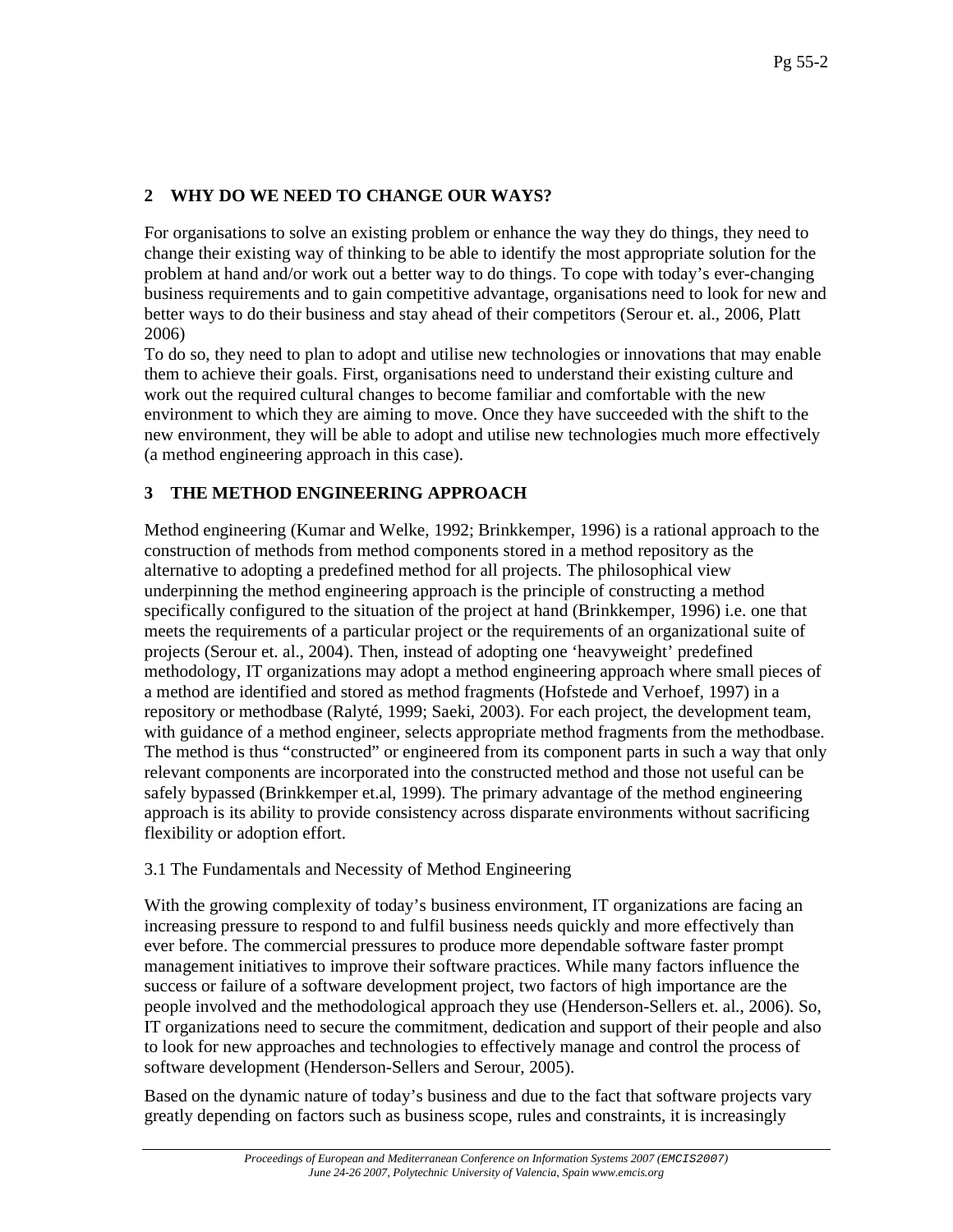evident that there is no one approach or methodology/method suits all kinds of software projects even at the organizational level (Cockburn, 2000, Serour et. al., 2004). The traditional approach of adopting one predominant methodology as 'the solution' for all the organization's projects proved to be impractical and incompetent to respond to and fulfil business' needs. As a result, IT organizations are looking for new approaches to software development that offer flexibility and have the capacity to support a wide range of projects at the organizational or domain level. A new and highly recommended approach to offer such flexibility is that of Method Engineering (Brinkkemper et. al., 1998; Ralyté and Rolland 2001; Henderson-Sellers 2003).

3.2 Challenges in Adopting and Diffusing a Method Engineering Approach

Managers and academics in Information Systems continue to struggle with the critical challenges of how to integrate new technologies to transform organizational performance. There are many aspects that closely relate to these critical challenges mainly in relation with human, managerial, organizational and technical integration (Ovaska, 2005; Botezatu and Botezatu 2006; Serour and Younessi 2006).

People's natural resistance to change has proven to be the most problematical challenge that might face the IT organization during any endeavour to change their existing work culture, such as in the case of introducing a new approach to software development. The real threat of this challenge is all too often manifested in project failure. Managing the human factors such as gaining and securing support, commitment and dedication across the board, forms another major challenge that must be overcome for fruitful results. Once an organization comes to realize what it needs to achieve, and decides how it will accomplish its goals, the main challenge becomes the issue of effective and efficient management of the human factors. It is quite surprising to some to know that 80% of project failures are traceable back to mismanagement of human factors (Jacobson et al., 1995).

# **4 THE RADAR MODEL, INTRODUCTION**

In this paper, we state that the process of adopting and diffusing a new approach to software development encompasses four major stages focusing on different aspects of the transition and aiming to achieve different goals. These major stages are: Readiness, Adoption, Diffusion and Retrospective (RADaR) and these stages are the underpinning fundamentals of our newly engineered model RADaR.

The RADaR model describes a process with a number of major stages, each with number of associated tasks. It starts with the readiness stage including the mandatory culture change, followed by the adoption and diffusion of the new work practices and measuring and evaluating the final outcomes through the retrospective stage and exploring improvements. The RADaR model aims to move IT organisations from their current common practice environment to their desired better practice environment painlessly and effectively. Table 1 illustrates the model stages with the associated tasks for each stage.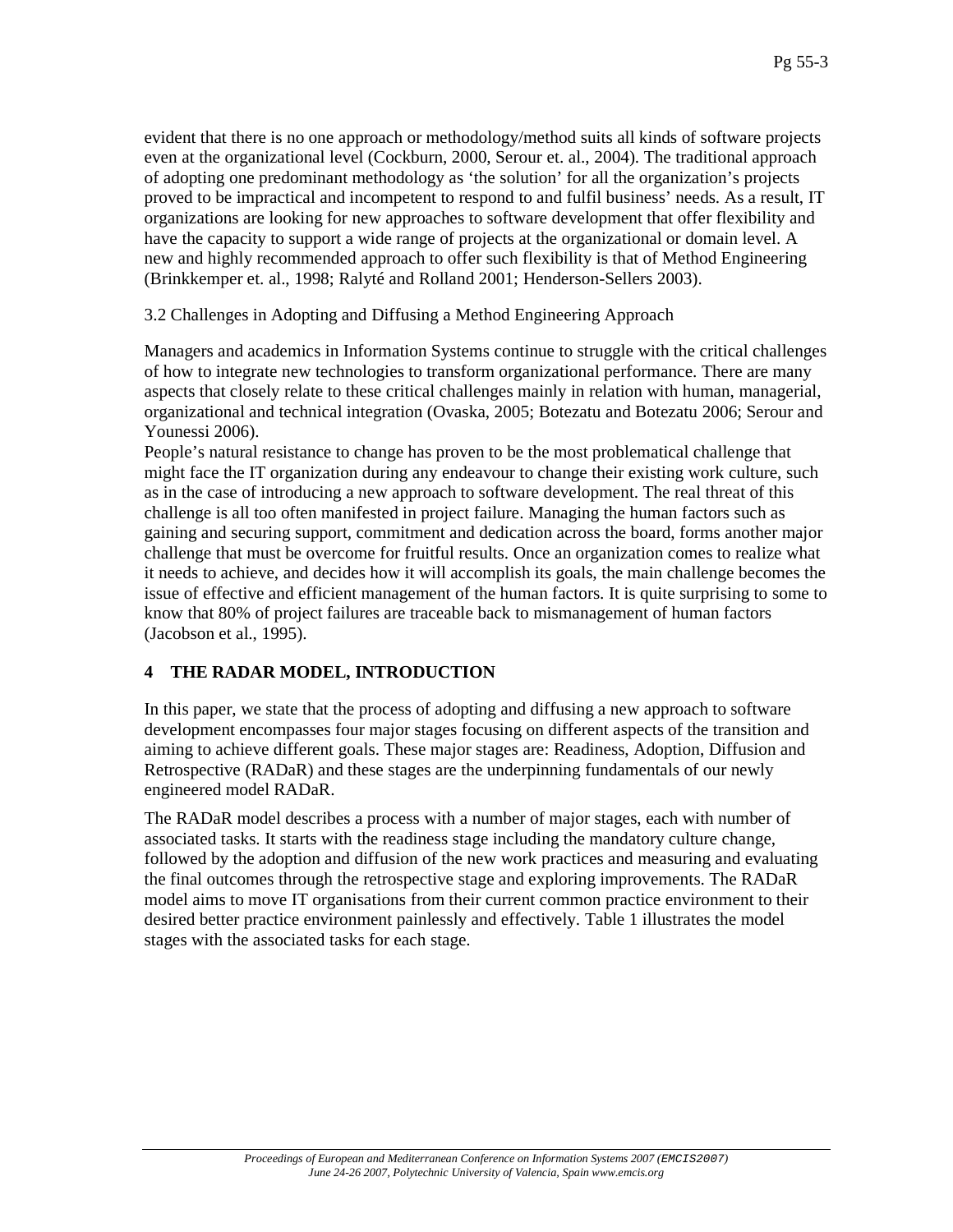| <b>RADaR</b> - The Organizational Transition Model |                        |                       |                        |
|----------------------------------------------------|------------------------|-----------------------|------------------------|
| <b>Readiness</b>                                   | <b>Adoption</b>        | <b>Diffusion</b>      | Retrospective          |
| Aim                                                | Assay                  | <b>Apply</b>          | <b>Assess</b>          |
| Define the                                         | Examine and            | Diffuse and put the   | Assess and evaluate    |
| compelling reasons                                 | evaluate the           | adopted technology    | the new state and      |
| for the change and                                 | appropriate            | and tools into        | identify all the       |
| specify the business                               | technologies and       | operation             | outcomes (losses       |
| objectives                                         | tools required for the |                       | and/or benefits)       |
|                                                    | change                 |                       |                        |
| <b>Assess</b>                                      | <b>Acquire</b>         | <b>Advance</b>        | Aim                    |
| Inspect and assess the                             | Attain the assessed    | Advance people's      | Based on the above     |
| current state and plan                             | and appropriate        | competence by         | assessment, set the    |
| for the change                                     | technologies and       | providing adequate    | goals for the next     |
|                                                    | tools for the change   | training on the       | cycle                  |
|                                                    |                        | technologies& tools   |                        |
| <b>Activate</b>                                    | <b>Adapt</b>           | <b>Assist</b>         | Award                  |
| Motivate and                                       | Modify and/or tailor   | Abet and support      | Reward and             |
| stimulate every one                                | the acquired           | people during their   | encourage the people   |
| involved to gain their                             | technology and tools   | change by providing   | involved for their     |
| willingness,                                       | to best suit the       | them with mentoring   | effort and             |
| dedication and                                     | organization           | and just-in-time help | acknowledge their      |
| royalty for the                                    |                        |                       | contribution           |
| change                                             |                        |                       |                        |
| <b>Allocate</b>                                    | <b>Advance</b>         | <b>Assure</b>         | Act                    |
| Identify and secure                                | Advance people's       | Observe people to     | Get ready to start the |
| all the required                                   | knowledge by           | make sure they are    | next change cycle to   |
| resources that needed                              | providing adequate     | comfortable with      | reassess the original  |
| for a successful                                   | introduction and       | their new culture and | business objectives    |
| change                                             | education on the       | address any issues    | and to achieve the     |
|                                                    | adopted technology     |                       | new set of goals       |
|                                                    | incrementally          |                       | [Back to readiness]    |

*Table 1 – RADaR, Stages and Tasks* 

### 4.1 Readiness

The transition starts with a focus on getting the organisation ready for the new paradigm. It concentrates on transitioning both management and development teams to a new work culture through the adoption and diffusion of a method engineering approach and achieving the necessary cultural changes. This stage involves a number of tasks aimed at making the organisation familiar and comfortable with the new software development environment before any attempt to implement and the new technology is made.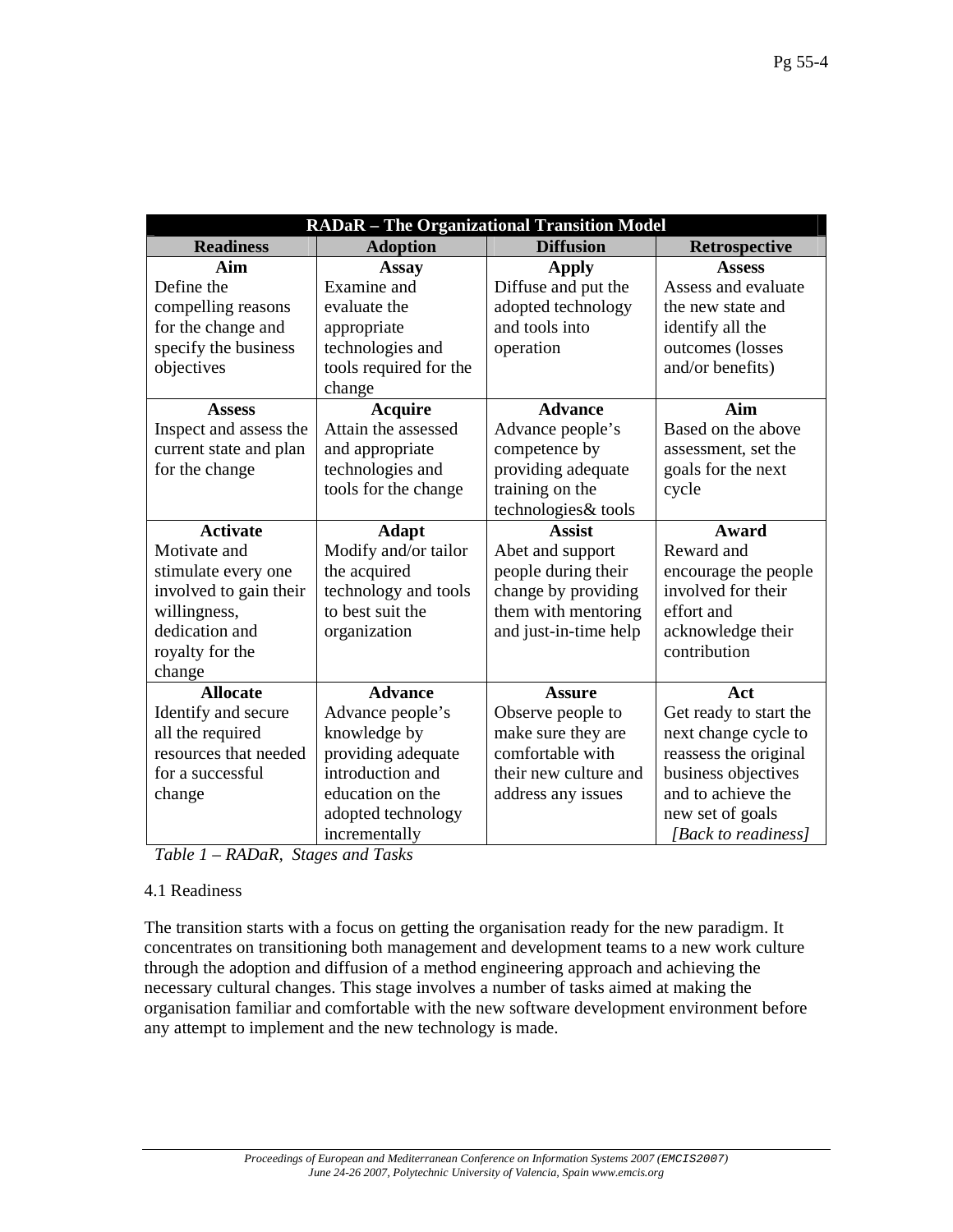## 4.2 Adoption

This stage focuses on the assessment, acquisition, implementation, acceptance and dissemination of the new approach and technologies to be adopted along with associated tools. The tasks of this stage are mainly concerned with the assessment of appropriate technologies required for the change followed by acquisition of the selected technologies. Furthermore, the organization should carefully adapt their selected technologies to best suit their environment rather than adapting the organizational culture to suit the adopted technology. The last task of this stage pertains to the crucial activity of advancing people's knowledge by providing them with the appropriate and adequate introduction and education on the adopted technologies or techniques as a mandatory step towards managing people's resistance to change.

### 4.3 Diffusion

This stage concentrates on the utilization of the newly adopted technologies. It focuses on embedding the principles and concepts of the new approach, deploying and spreading out the adopted technology elements. Also, this stage aims to prevent people returning to their old habits of developing software by deploying a mentoring and rewarding approach that people must feel comfortable with. The tasks of this stage are primarily concerned with implementing the adopted technologies and providing people with adequate just-in-time training to enable them to utilize and master their new work practice comfortably and confidently. Moreover, during this stage, senior management must aid and support their people during their change by coaching them through their daily activities and acknowledge their achievements.

## 4.4 Retrospective

Through this stage, organisations will be able to assess the whole transition and draw attention to any area for improvement and keeping the entire IT organisation updated with the adopted approach and tools. So, this stage focuses on assessing and evaluating the transition achievements and finding any defects for corrections. It also aims to define any possibilities for further improvements, enhancement and optimisations. The major tasks involved in this stage pertain to evaluating the newly adopted and diffused approach and documenting suggested enhancements. Based on these improvement suggestions, the organization will be able to assess their next state then plan and set new objectives for another cycle.

# **5 CASE STUDIES OF SUCCESS AND FAILURE**

# 5.1 Success and Failure, What do they Really Mean?

Due to the fact that there is no definitive definition of the terms 'Success' and 'Failure' and also owing to the importance of the meaning of these terms, It is appropriate to present our operational definition of these terms for clarification and consistency reasons only. We define the term 'Success' in general as delivering a tangible business benefit in a timely fashion and at a price commensurate with the benefit achieved, this is the '*Return on Investment*' model of success and consequently, we define 'Failure' as not meeting all of the above conditions.

# 5.2 First Study Organization - Background and History

This organization is a leading publisher of legal and tax information. About two years prior to this study a decision was taken to change from predominantly print into an on-line publisher.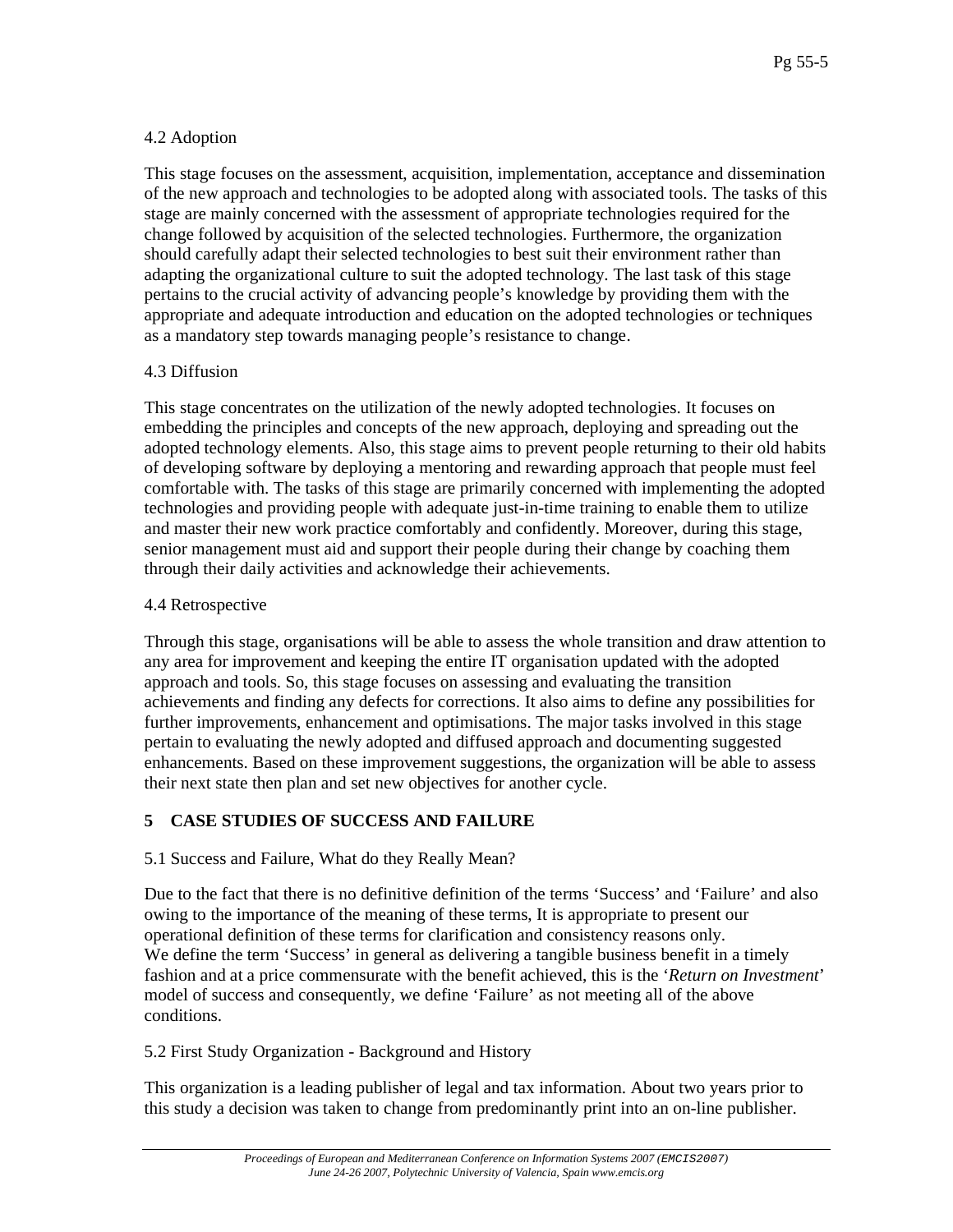The Production Division (PD) within the organization was established as a key element in realising the organisational transformation. PD has been developing software since early 1995 when the development team consisted six people but now has around 85 people most of which are involved in some form of software development. This is around an order of magnitude increase in just over two years! This massive increase is compounded by the fact that there are two very different types of development going on: large systems development and web development.

The development team of PD is made up of a mixture of experienced and inexperienced permanent staff and a number of contractors. All software development is done in a fairly ad hoc way, and many of the staff unused to the tight deadlines inherent in the business of a commercial publisher.

These problems manifest themselves in a number of different ways: mismatches in communications when discussing different aspects of the system, time wasted due to informal on-the-job training and inconsistencies in the final design. Two projects were conducted at this organisation in order to transit the IT department to a new work culture with the adoption and diffusion of new Object technologies.

#### 5.2.1 First Case Study

The focus of this first project was the introduction and establishment of a Software Engineering Process into the organisation to replace the existing ad-hoc process. Our team<sup>1</sup> with other staff members of the organization have proposed the idea of adopting a method engineering approach and the utilization of one of the contemporary methodological framework, OPEN Process Framework (OPF) (Firesmith and Henderson-Sellers 2002) for designing and constructing an organizational methodology that may perfectly fit the organization's needs. Senior executives and development teams accepted the proposal after conducting a number of education sessions regarding the Object Technology in general and the method engineering in particular. For this first project, the organisation selected one of its existing software applications (Search Engine) to be re-developed as a pilot project for the adoption process.

It soon became clear however that the wrong pilot project had been selected since it had little visibility and insufficient importance within the organisation (few would care whether it failed or succeeded) and that the involvement of end users was too low. Based on our observation and interviews with some of the key personnel, the following issues contributed strongly to the termination of this project:

- Lack of proper planning and the introduction of method engineering.
- Lack of time and resources to create a methodology to best suit the organisation's needs.
- Misinterpretation of the business objectives.
- Wrong selection criteria for choosing the pilot project (probably an important conclusion).
- Lack of resources despite having a budget for the project.
- Poor estimation of tasks required in adopting new technology (not surprisingly).
- Slower learning curve than originally anticipated.
- Strong resistance from several participants.

 $\overline{a}$ 

Shortly, it became evident that the commitment to the project was not total. Team members found they had other commitments; middle management, while being fully committed with a (reasonable) budget, was unable to identify and commit the necessary (human) resources. As a result, it was decided to terminate this first project with the organisation's management stating

 $1$ <sup>1</sup> The first author of this paper was the head of the transition team whereas the second author was the IT Director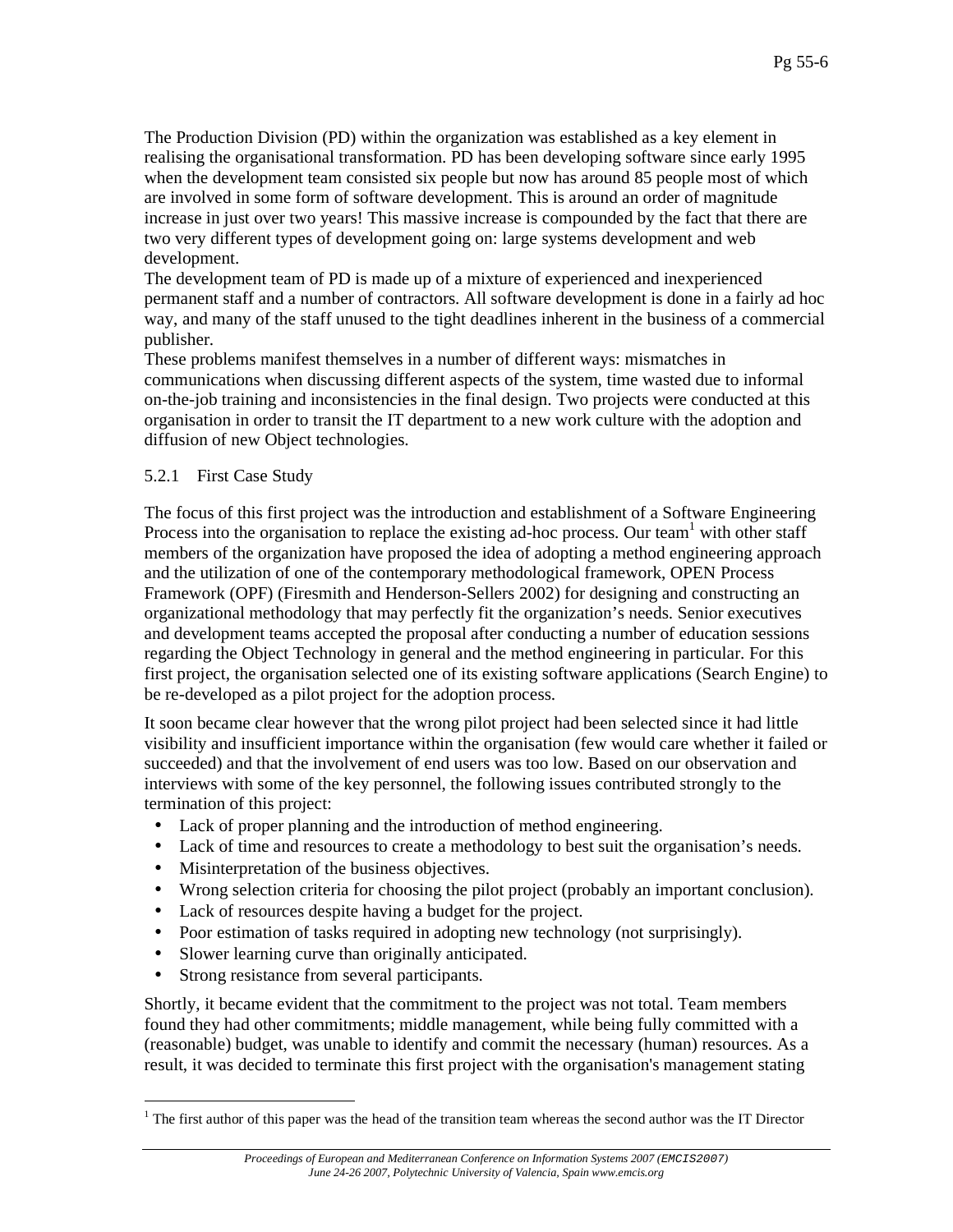that an enormous amount had been learned and, thus, the overall project had been very successful.

However by our definition, the project was not successful since it was prematurely terminated and the end result was not the anticipated adoption of a method engineering approach software development.

### 5.2.2 Second Case Study with the Same Organization

The second project with the same organization was driven by a strong desire to enable the organization to compete effectively in their market place. A business case was approved by senior management to place approximately 60 databases online. A deadline of  $12 - 18$  months has been set for completion of this programme. A research project has been established to introduce OO and develop and promote a disciplined approach to software and systems engineering. The major business objectives are:

- Achieve the necessarily culture change to comply with OO.
- Deploy or construct a formal OO software development methodology into organisation.
- Enhance the organisation's maturity level in terms of software development (equivalent to CMM level 3. This means a process has been defined and incorporated into the organisation).
- Dramatically reduce lead times in the software development cycles without compromising quality.

The second pilot project was a new set of web-based software applications urgently needed for the organisation to offer their products on-line – a direct response to their competitors' actions, rather than rewriting (in OO) of an existing piece of software as in the first pilot. Within the first four months of this project, a first draft document of the organisational methodology had been constructed and reviewed as an instance of one of the adopted OPF. The terminology was now beginning to be the lingua franca. Later the second draft documents of the organizational methodology were reviewed by a group of senior and programme managers, project leaders and system developers. Soon, final documents were constructed and a full presentation was designed to launch the new culture.

### 5.3 Second Study Organization - Background and History

The second study organization is a NSW government Department (GD) that provides public services to more than four million customers in the communities of Sydney and other cities. The GD has around 3,500 full time staff members in general and about 120 personnel in the IT section. Their main focus is developing and maintaining software applications for other sections within the GD including human resources, service management and service monitoring. About five years ago, a decision was taken to provide the community with some online services such as paying bills, submitting general enquires and viewing public reports to remain effective in the online services arena and improve operating efficiency.

### 5.3.1 Third Case Study with First Adoption Attempt

Senior management made a decision to adopt a formal (heavyweight) OO software development process along with a recognized modelling language and CASE tool to develop software applications for the new online service environment. The Rational Unified Process (RUP) (Kruchten, 1999) along with the Unified Modeling Language (UML) (OMG 2001) were selected for adoption.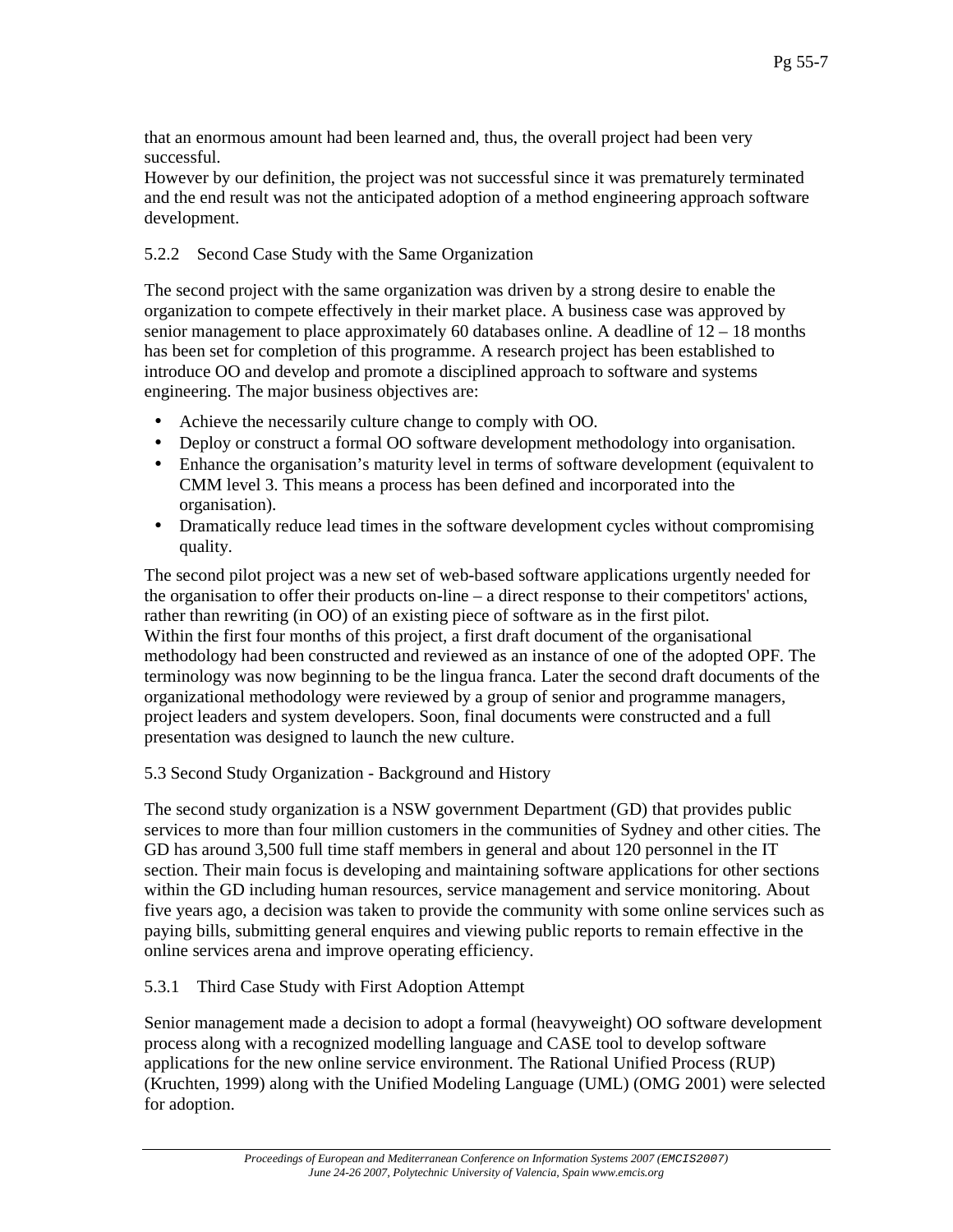The pilot project was the development of a Customer Relation Management (CRM) system due to its vital role in providing customer services to the public. This attempt was welcomed by top senior management but strongly (although passively) resisted by most IT developers. Firstly, the proposed software process (RUP) was considered too large to learn over a short period of time. It was soon identified by the development team as being much too "heavyweight" for transitioning the IT personnel to a new software development environment. Secondly, the selected pilot project was very large in size and critical in nature, requiring special skills and expertise for its implementation.

Senior management realized the problem and decided to outsource the entire CRM project to an external consulting firm over a period of two years. After three years, with the project budget exceeded and the system was still under development the project was cancelled.

From a research point of view, we can identify several factors that had a negative impact on this first adoption attempt and not surprisingly contributed significantly towards its termination:

- The inappropriate introduction of the new software approach, techniques and tools that strongly increased people's resistance to change.
- The lack of people's participation during the stage of assessing and selecting the most appropriate method for the organization's needs that negatively related to people's feeling of ownership and the sharing of values with their organization.
- The existence of a communication gap between top management and IT personnel.
- The lack of adequate and appropriate education and training that people needed to feel confident for adopting the new approach.

## 5.3.2 Second Adoption Attempt

A further attempt for a change was initiated by a senior IT manager and the web development project manger, who realized the immediate need for changing their existing work culture and requiring a method flexible enough to be customized to suit small and large projects. Following a strong recommendation from our team, the manager agreed to start the transition process with a small team first. The success of the small team could then influence and impact on other teams' transition. We call this technique "small wins", a technique successful in other projects (see Serour et al., 2002; Serour and Henderson-Sellers, 2004) and proven effective in changing people's culture and managing their resistance.

### 5.3.3 Solution with Method Engineering

Our team proposed a solution by creating a new agile method using the situational Method Engineering (SME) approach and the OPF in an incremental and iterative manner. The proposed solution came as a result of the findings and analysis of the current culture of the online team and also the use of the "sweet spots" technique (Cockburn, 2002). The method engineering and agility approaches were strongly recommended to the online team for the following reasons:

- Each organization must develop its own way of working rather than adapting to an existing way (Cockburn, 2002).
- The idea of adopting an existing method, even agile, was rejected due to their belief that they would have to adapt themselves to suit the adopted method.
- The method would provide manoeuvrability to deal with requirements changes and also enable the team to deliver software products faster to their customers.
- Agility not only provides a better way of developing software but can be enhanced by the use of SME to support method customization to best suit people's need.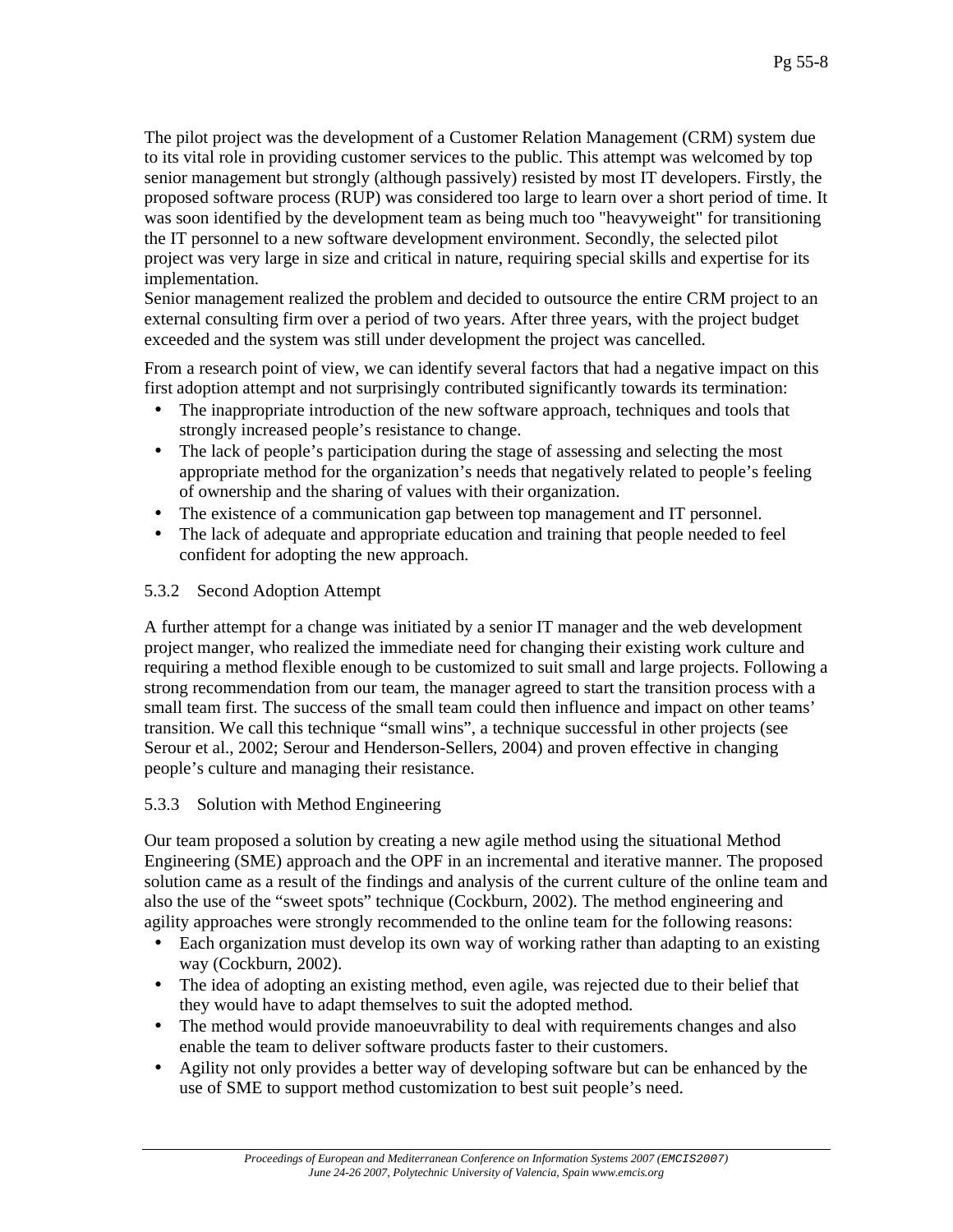• Getting customer involvement through the entire development lifecycle is a top priority – as in the Agile Manifesto (Agile Alliances 2001).

The development team selected method fragments that they understood and "felt happy with" with requirements engineering as the initial focus. This ability to "design their own method" proved to be a valuable asset in overcoming concerns related to method "ownership" as compared to "management's imposition of an externally-sourced methodology".

#### 5.3.4 Signs of Success

Different use case templates were used for brainstorming to select and/or design the most suitable for them. One simple use case template was selected and refined by the whole team to suit the needs of the 'Tiny Projects' development. The new template was then sent to all customers for review. Very positive feedback was received with a few recommended changes. The customer feedback was delivered by a customer representative who attended the improvement team's regular meetings, a visible and healthy sign that they wished to be part of the improvement team.

Notably, the procedure to select and adapt the use case template proved very effective. It gave all a sense of ownership and promoted the value of the change. These feelings had been considered critical for reducing people's resistance to change and they were shown to be so on this project.

5.4 Third Study Organization - Background and History

The third study organization is a large IT Services organisation with regional headquarters in Sydney engaged in multiple projects for a wide range of clients. In contrast, this organisation started much more strongly with a clear mandate from senior executives and funding, 50% in the form of a research grant, for a multi-year program to define and construct a new software engineering approach.

5.4.1 Fourth Case Study with the Third Study Organization

As the project progressed however, the disparity between commercial and academic objectives became more apparent. When, as happens on long programs, one of the key initiators moved away from direct involvement, the program fell apart. Despite the fact that program was approved at the outset with a relatively long delivery cycle (three years); the practical situation is that any activity that runs more than six months without delivering runs a high risk of changes in direction and priority. It has been observed that the success rate for software development projects falls dramatically after six months.

### **6 CONCLUSION**

In our case studies we have examined both successes and failures (as determined by our criteria of tangible business benefit) particularly for the purpose of identifying influencing factors. We suggest our observations are consistent with results in other domains whereby human factors have a major impact on success or failure of the exercise. Further we conclude that the method engineering approach, when it is itself applied in an iterative and incremental fashion has characteristics that are supportive of addressing the human factors. Most importantly we conclude that a significantly improved chance of success comes when the full spectrum of the transition: from Readiness, through Adoption, Diffusion and concluding with Retrospective (as in our RADaR model) is considered and particularly that choice of the participants (supportive  $\&$ influential) and the pilot (important and timely) are critical.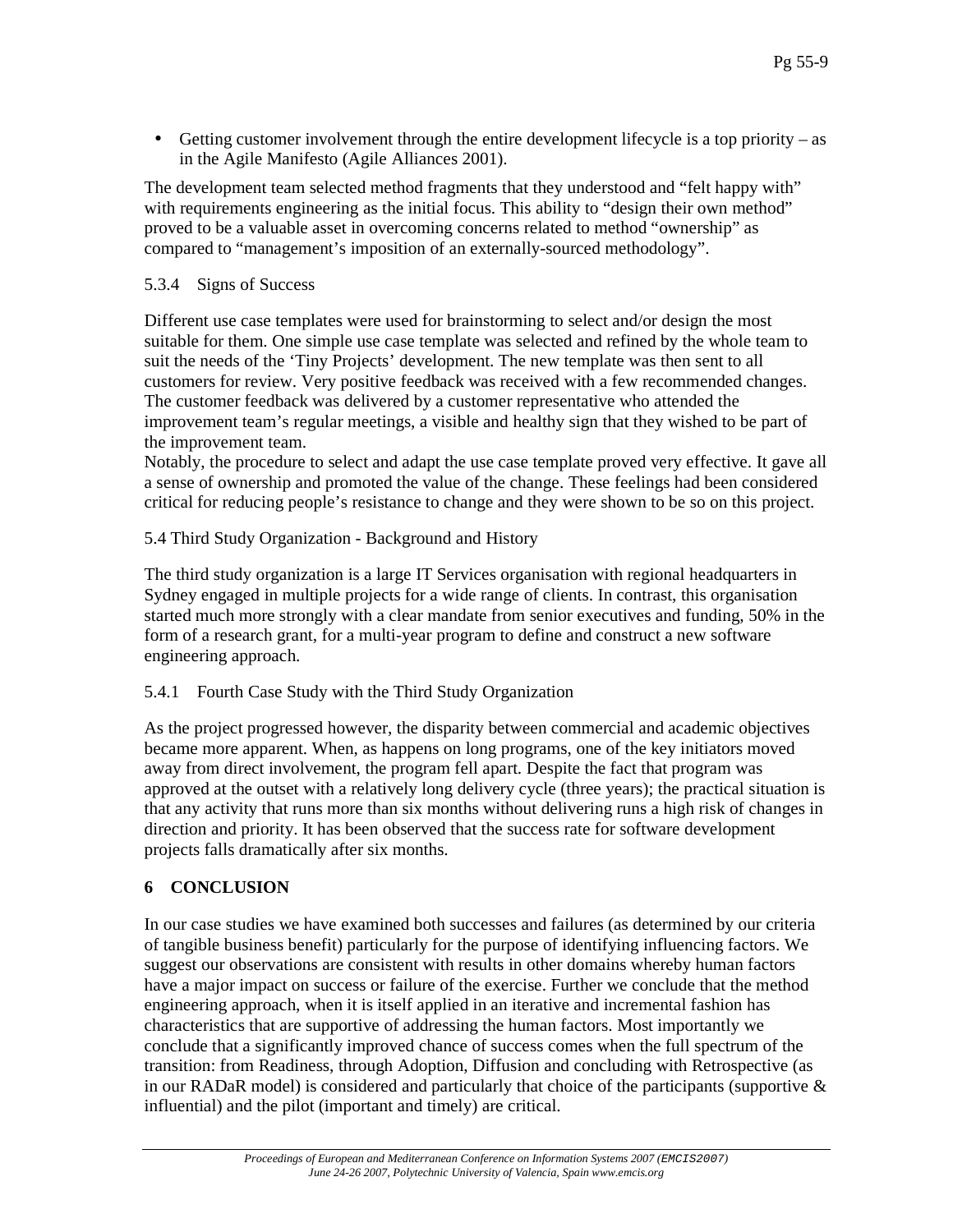#### **REFERENCES**

Agile Alliance, 2001, http://www.agilemanifesto.org accessed on 22nd February, 2007.

- Botezatu, C., and Botezatu, C., 2006, New aspects of Software Development in Economy, Proceedings of ICCCC2006, Baile Felix, Oradea, Romania, pp. 100-104
- Brinkkemper, S., 1996, 'Method engineering: engineering of information systems development methods and tools', Journal of Information Software Technology, Vol. 38, No. 4, pp.275-280.
- Brinkkemper, S., Saeki, M. and Harmsen, F., 1998, 'Assembly techniques for method engineering', Proceedings of CAISE 1998, Springer Verlag, pp.381-400.
- Brinkkemper, S., Saeki, M. and Harmsen, F., 1999, Meta-modelling based assembly techniques for situational method engineering, Information Systems, 24(3), 209-228
- Cockburn, A., 2000, 'Selecting a project's methodology', IEEE Software, Vol. 17, No. 4, pp.64-71
- Cockburn, A., 2002, An interview with Alistair, The Cutter Consortium,
- Firesmith and Henderson-Sellers, 2002, The OPEN Process Framework. An Introduction, Addison-Wesley, 330pp
- Henderson-Sellers B., Serour M.K., Gonzalez-Perez C. and Qumer A., 2006, Improving Agile Software Development by the Application of Method Engineering, Proceedings of Software Engineering, SE2007, Innsbruck, Austria Editor(s): W. Hasselbring 399 pp.
- Henderson-Sellers, B. & Serour, M.K. 2005, 'Creating a dual-agility method: the value of method engineering', Journal of Database Management, vol. 16, no. 4, pp. 1-23.
- Henderson-Sellers, B., 2003, Method engineering for OO system development, Comm. ACM, 46(10), 73-78 http://www.cutter.com/consultants/cockburna.html accessed on the 4th of October, 2006
- Jacobson, I., Ericsson, M., and Jacobson, A. The Object Advantage, Business Process Reengineering with Object Technology, ACM Press, Wokingham, England, 1995, p.347.
- Kruchten, Ph., 1999, The Rational Unified Process: An Introduction, Addison Wesley Longman Inc, USA.
- Kumar, K. and Welke, R.J., 1992, 'Methodology engineering: a proposal for situation-specific methodology construction', in Challenges and Strategies for Research in Systems Development (eds. W.W. Cotterman and J.A. Senn), J. Wiley, Chichester, pp. 257-269.
- OMG 2001. OMG Unified Modelling Language Specification, version 1.4. OMG documents formal/01-09-68 through 80 (13 documents). http://www.omg.org, accessed 12th February 2007.
- Ovaska, P., Working with Methods: Observations on the Role of Methods in Systems Development, Proceedings of the 13th International Conference on Information Systems Development – Advances in Theory, Practice and Education (ISD'2004), Edited by Vasilecas, O., Caplinskas, A., Wojkowski, W., Wojkowski, G., Zupancic, J. and Wrycza, S., Springer
- Platt, D., 2006, "Why Software Sucks…and What You Can DO About It", Addison Wesley Professional, 1st Edition, 272pp.
- Ralyté, J. and Rolland, C., 2001, An assembly process model for method engineering, in K.R. Dittrich, A. Geppert and M.C. Norrie (Eds.) Advanced Information Systems Engineering), LNCS2068, Springer, Berlin, 267-283.
- Ralyté, J., 1999, Reusing scenario based approaches in requirement engineering methods: CREWS method base, Proceedings of the 10th International Workshop on Database and Expert Systems Applications (DEXA'99), 1st International Workshop on the Requirements Engineering Process – Innovative Techniques, Models, Tools to support the RE Process (REP'99), Florence, Italy, 1-3 September 1999, IEEE Computer Society, Los Alamitos, CA, USA, 305-309
- Saeki, M., 2003, CAME: the first step to automated software engineering, Process Engineering for Object-Oriented and Component-Based Development. Procs. OOPSLA 2003 Workshop, Centre for Object Technology Applications and Research, Sydney, Australia, 7-18
- Serour, M.K. and Younessi, H., 2006, Towards Method Engineering for Agile Software Development: Theory and Practice, Proceedings of the IBIMA 2006 conference on CD, "Managing Information in the Digital Economy: Issues & Solutions" (ed., Khalid S., Soliman), ISBN: 0-9753393-5-4, Bonn, Germany, June 19-21, 2006
- Serour, M.K., Dagher, L., Prior, J. and Henderson-Sellers, B., 2004, "OPEN for agility: an action research study of introducing method engineering into a government sector", Proceedings of the 13th Int. Conference on Information Systems Development. Advances in Theory, Practice and Education (eds. O. Vasilecas, A. Caplinskas, W. Wojtkowski, W.G. Wojtkowski, J. Zupancic and S. Wrycza), Vilnius Gediminas Technical University, Vilnius, Lithuania, pp.105-116
- Serour, M.K., Henderson-Sellers, B., Dagher, L., 2006, "Augmenting an Existing Software Development Process with a Team Building Activity: A Case Study", CD-ROM Proceedings of the European and Mediterranean Conference on Information Systems (EMCIS) 2006, Alicante, Spain (eds. Z. Irani, S. Alshawi and O.D. Sarikas), pp.32-35